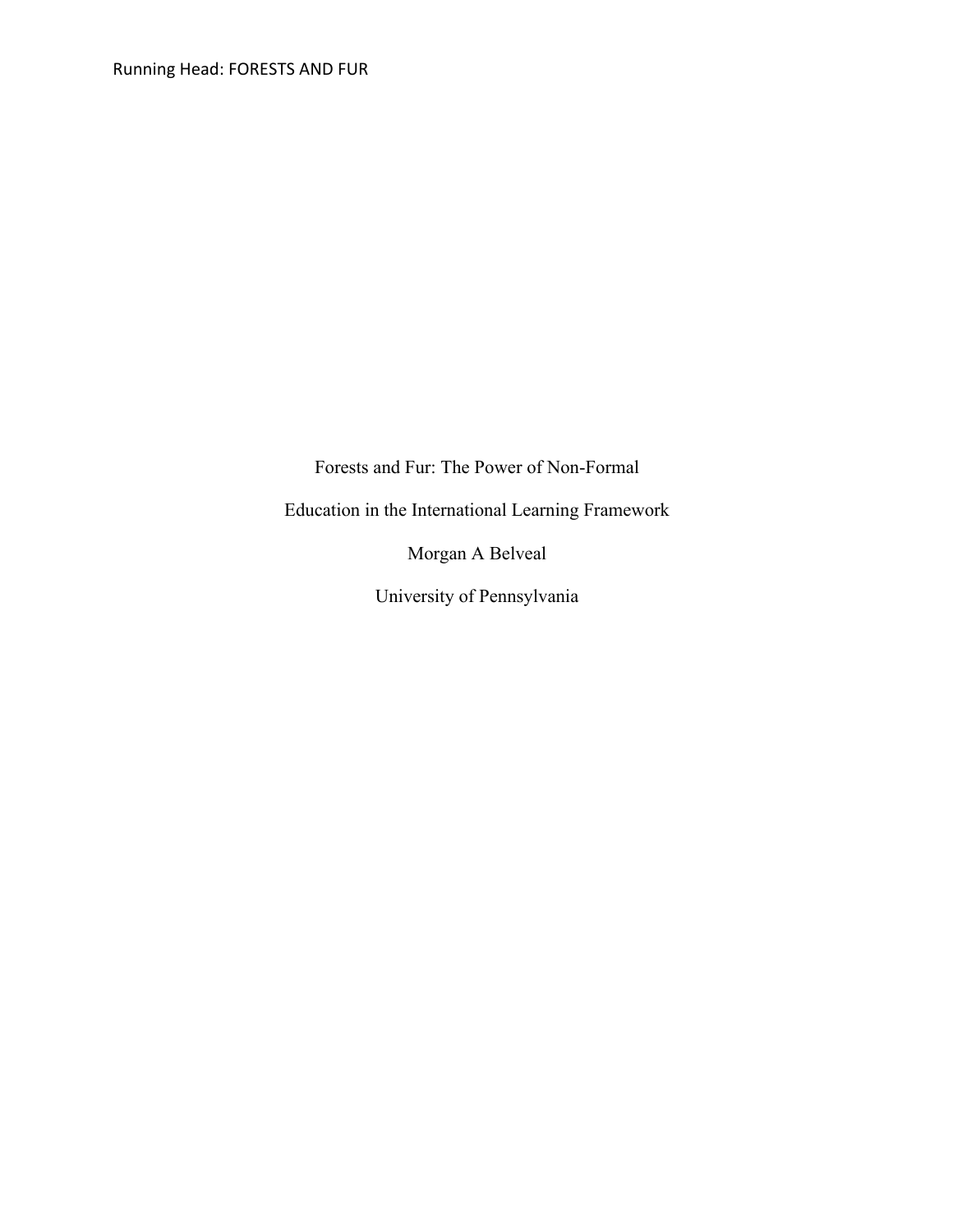Forests and Fur: The Power of Non-Formal Education in the International Learning Framework

## **Introduction**

To achieve academic parity in the international learning framework, the international education community must include non-formal education in its interventions. Non-formal education mediations, such as the two discussed in this review, provide cheap, scalable, and ground up solutions to the current problems facing education systems in low and middle income countries (LMICs). There are three elements to be considered in improving international education. The first is quality of education. Quality in education is on a spectrum. One end is static and quantifiable and the other end is contextual and fluid. It is the fluid end of quality that promotes success in the diversity that exists in education. The second element is contextually relevant education. The international education community will fail if it attempts a "one-sizefits-all" approach to solving the problems facing education in LMICs. Finally, the third element is access to education. Once a system of quality and contextually relevant education is provided, only then does access to education matter. Non-formal education solutions, such as Forest Schools and Sesame Workshop, consistently provide access to high quality and contextually relevant education that supports environmental sustainability and sustainable development.

## **Forest Schools**

## **Forest School Theory**

With play as a catalyst for development at the center of its mission, Forest Schools around the world focus on supporting confident, self-motivated and environmentally conscious learners. Forest schools operate on the basis of play as development. They focus on programming rooted in research that demonstrates that loose parts in nature provide stronger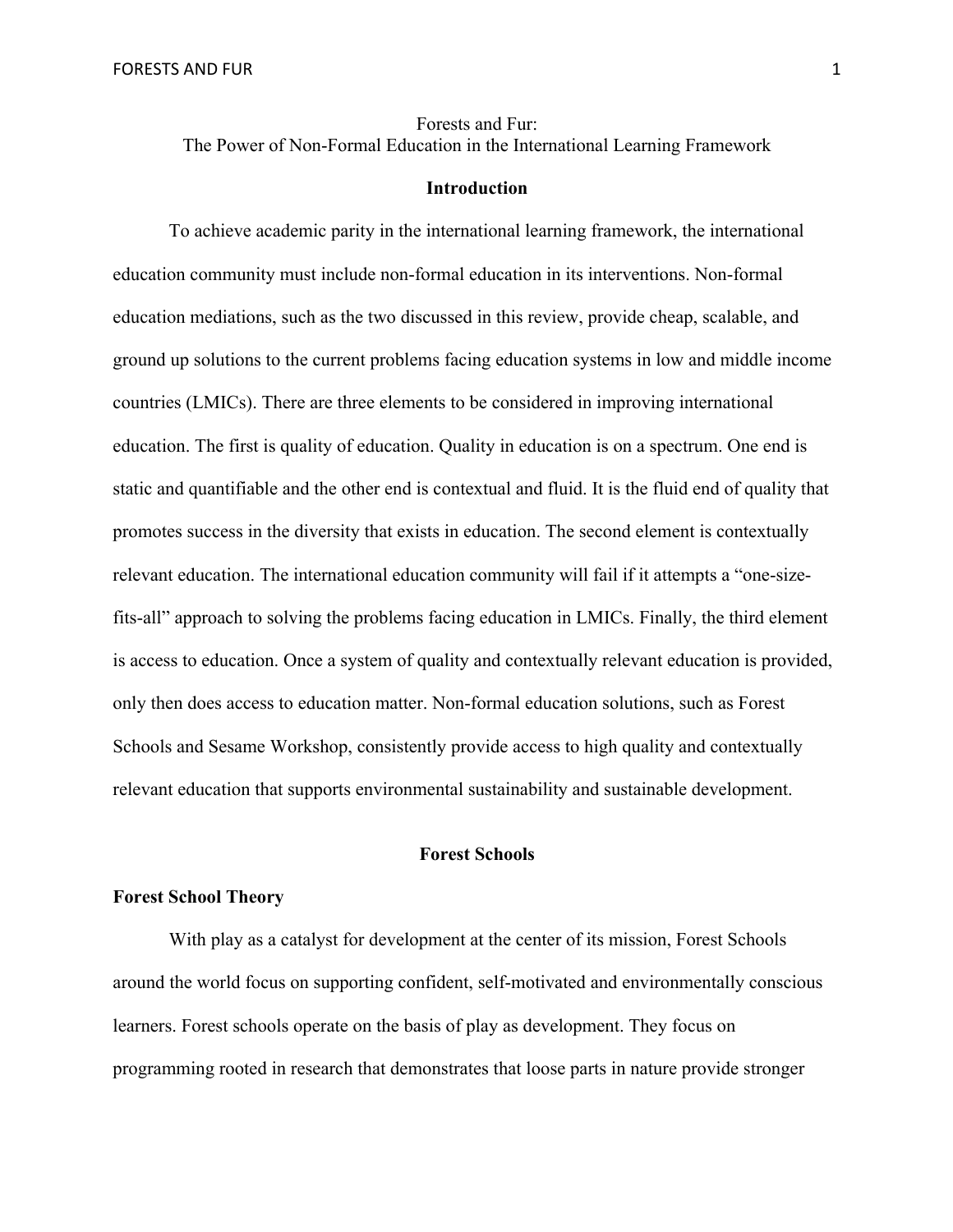tools for development and more learning affordances than constructed loose parts. Forest schools prioritize the development of the naturalist intelligence in children. This intelligence not only supports the holistic development of children, but also ensures children feel motivated to protect the environment. This dual engagement in the education of children through project based learning and focus on protecting the environment for future generations makes the argument for Forest Schools as an integral part of the international education framework.

Forest Schools operate on the basis that children have a unique and intimate relationship with their learning environments. With the Leuven Involvement Scale, children rated their involvement in nature much higher than their learning involvement in a traditional classroom where they lack engaged energy and imagination. When children experience natural environments they experience developmental benefits such as increased wonder and imagination, improved creativity, enhanced personal and social skills, stronger self-efficacy, improved understanding of self and intrinsic engagement in their classrooms (Knight 2013). Further, engagement in nature for education promotes concentration, observational skills, analytical capacity, problem solving, and critical thinking skills (Knight 2013). Crucially, Forest Schools around the world operate from the belief that outdoor learning supports a much stronger understanding and concern for the environment. Forest Schools set the target on achieving the Sitting Tenant's Perception (a relationship between child and environment that demonstrates a strong sense of belonging and love for their place). In a review of case studies around the world, Knight (2013) demonstrates the affordability, relevance, scalability, and effectiveness of Forest Schools in supporting child development through natural engagement.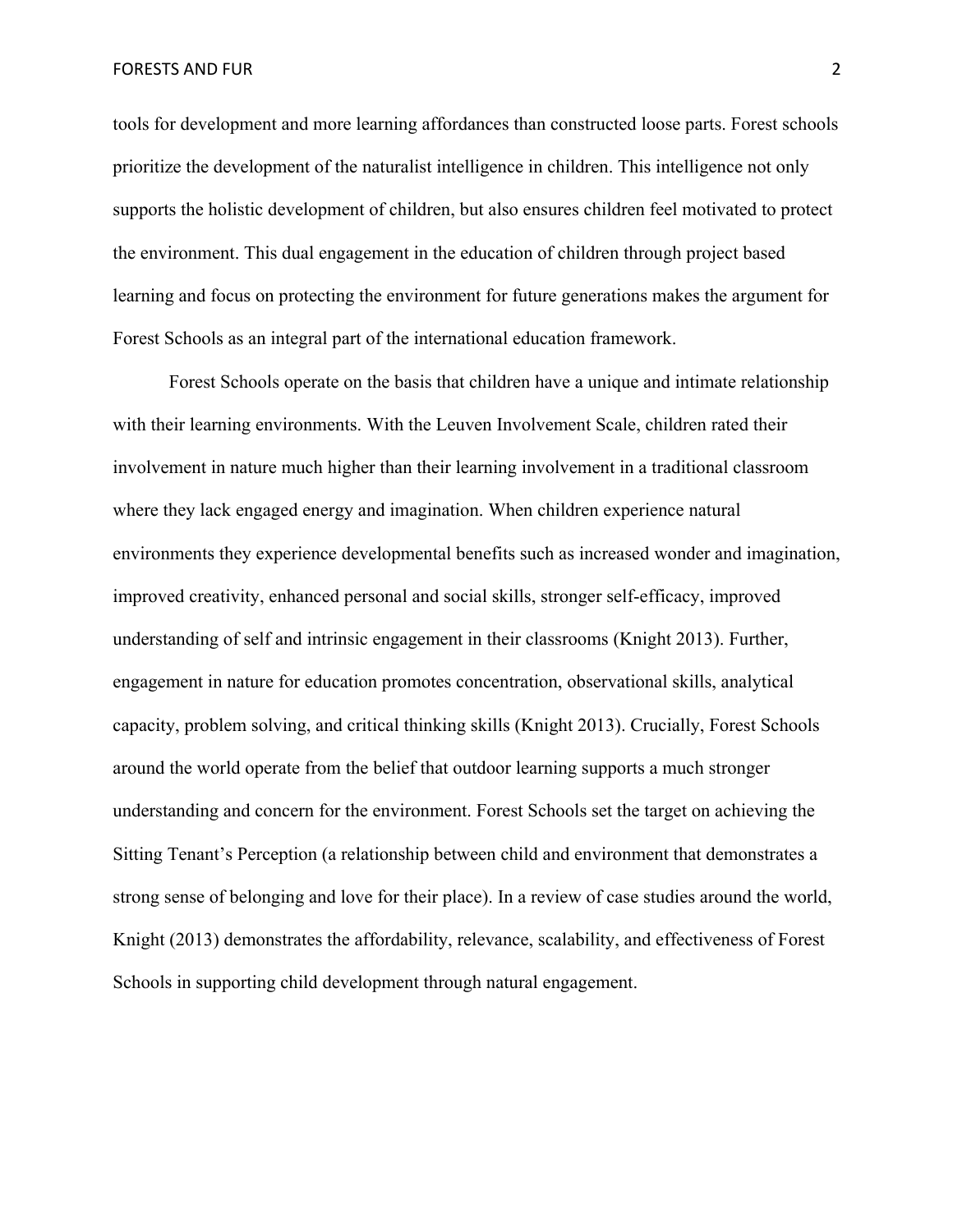## **Forest Schools in Practice**

**United Kingdom** The modern understanding of Forest Schools blossomed in the UK after the publishing of a 2007 UNICEF report that stated UK children had poor self-esteem. The schools initially targeted preschoolers and adolescence to tap into the immense potential afforded to preschoolers by the plastic nature of their brain. While Forest Schools today exist in many sizes and designs, they originally were designed to act as an academic supplement focused on destressing children. This destressing through play provides a release of built up academic interference and allows further learning throughout the day. Beyond destressing in support of cognitive development, natural play allows children the opportunity to explore and learn strictly from an intrinsically motivated mindset.

In addition to research demonstrating the power of nature to support cognitive development, Forest Schools provide more opportunities for engaged learning. In a study in Wales, children were divided into three classes each with measured learning opportunities four times per year. Using audio/video technology, the researchers compared the time children spent engaged in conversation about learning in a traditional classroom with time spent on the same conversations in forests. They found that child initiated conversations were more likely to be environment focused when they were in nature. A natural environment provides more learning affordances between a child and their environment. This study also found enhanced sustained shared thinking which supports children cognitively, socially, and developmentally through one on one conversations with peers or adults. This supports the idea that children's ideal learning environment is one that supports simultaneously doing, thinking, feeling and being (Knight 2013). This exceptional constellation of requirements thrives in Forest Schools and is spreading across the world to support children in a wide variety of contexts.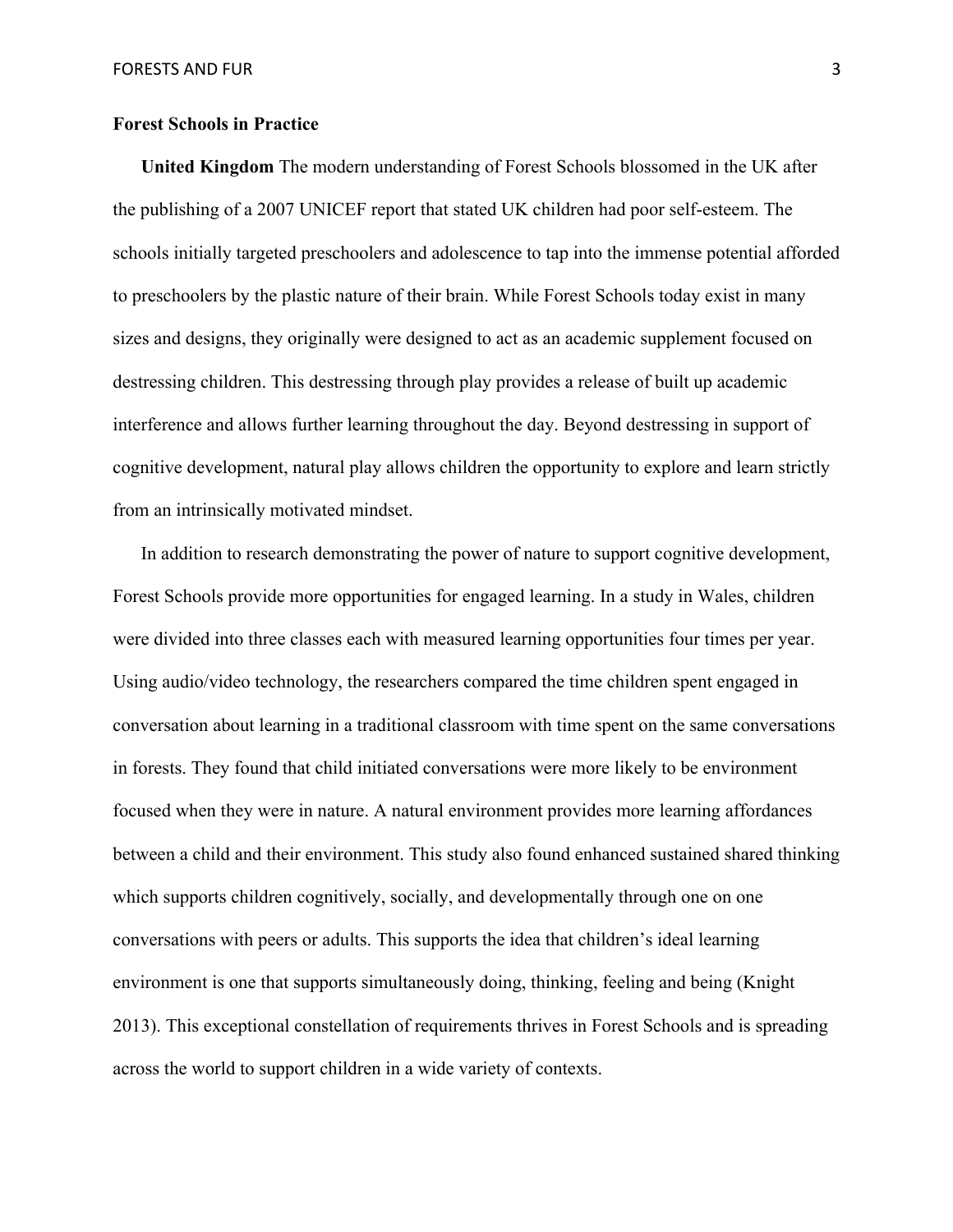**Germany** In response to a gloomy status quo of primary schools in Germany, the Zentrum für Bildung (ZFB) (Center for Early Education) is dedicated to bringing wood-pedagogy to preschools around Germany. ZFB values Forest Schools because they create a space for children to explore an unfamiliar environment with non-formal exploratory learning and semiformal experiential learning. ZFB has a thematic focus on the educational power of rivers. Flowing water is intriguing to children in preschool and has the capacity to teach manipulation, conservation, tool use, and scientific inquiry to children. The goal of ZFB is to introduce the mysterious, stimulating, and contemplative nature of the woods to contrast the rigorous set of academic expectations in preschool and early childhood education in Germany (Knight 2013).

**Sweden** The history of Sweden's relationship with forest education is significantly different from that of forest education in Germany. The Swedish preschool system has roots in sustainable development. From the very beginning, Swedish preschools were designed to use exploration, play and gardening to foster a love of living things. Today, the majority of Swedish preschools believe in using all five senses and outdoor play to support the development of children. This deep and rich connection to nature ensures that children spend 2-3 hours on the playground every day and visit the forest at least once a week. In the case of Tallkotten's Preschool, the school grounds are composed mostly of forest. From an early age, the students are exposed to nature. The youngest children nap outside in strollers year round. Granen's Preschool is close to a large city in Sweden, but the children still visit the forest every Wednesday. Uniquely, a different child leads the learning adventures each week and the teachers actively integrate traditional curriculum into natural exploration. In the case of Sweden, prolonged and regular forest play drastically reduces the gendered natured of play.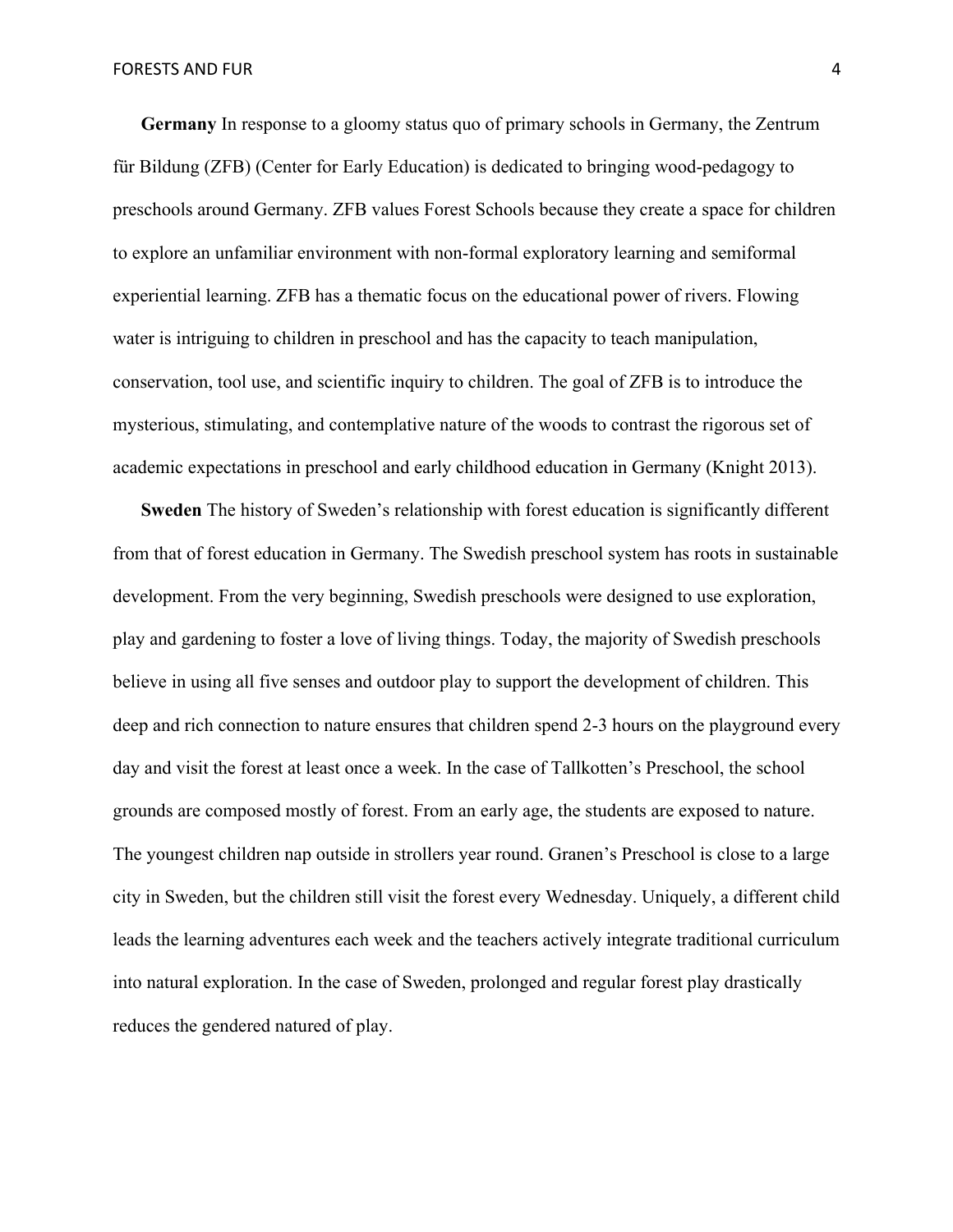**Slovenia** While its history with play is not as long as that of Sweden, Slovenia has a scalable and extraordinarily unique model of the forest school. The education system uses standalone environmental classrooms called Learning Polygons for primary and secondary education. The development of these polygons was a direct response to ESD's call to take response for society and the environment while learning skills. With experiential learning, children are solving problems and in the forest they are much more conscious about solving the problem in an environmentally friendly way. While developing a care for nature, students in the learning polygons learn to transfer theory into practice and improve their cognitive and emotional competence (Knight 2013).

These learning polygons are unprecedented and are providing a powerful solution to play deprived and environmentally unconscious children in Slovenia. The learning polygons use the environment as an example to learn traditional subjects in a non-traditional way. This model engages all senses and promotes comprehensive and sustainable education. Educators integrate biology, chemistry, geography, social science and technology education from a problem based approach. The education system in Slovenia creates learning polygons that focus on (1) natural ecosystems where students measure pond temperature, identify species, measure soil moisture, water chemical analysis all while being surrounded by unique learning opportunities, (2) Ecoremediation where students are tasked with the problem of waste water and erosive surfaces, and (3) self-sufficiency where students learn innovative food production strategies to address Slovenia's food crisis. Students take their knowledge and relate their solutions to their local environments and they will be able to identify and execute solutions to local environmental problems (Knight 2013).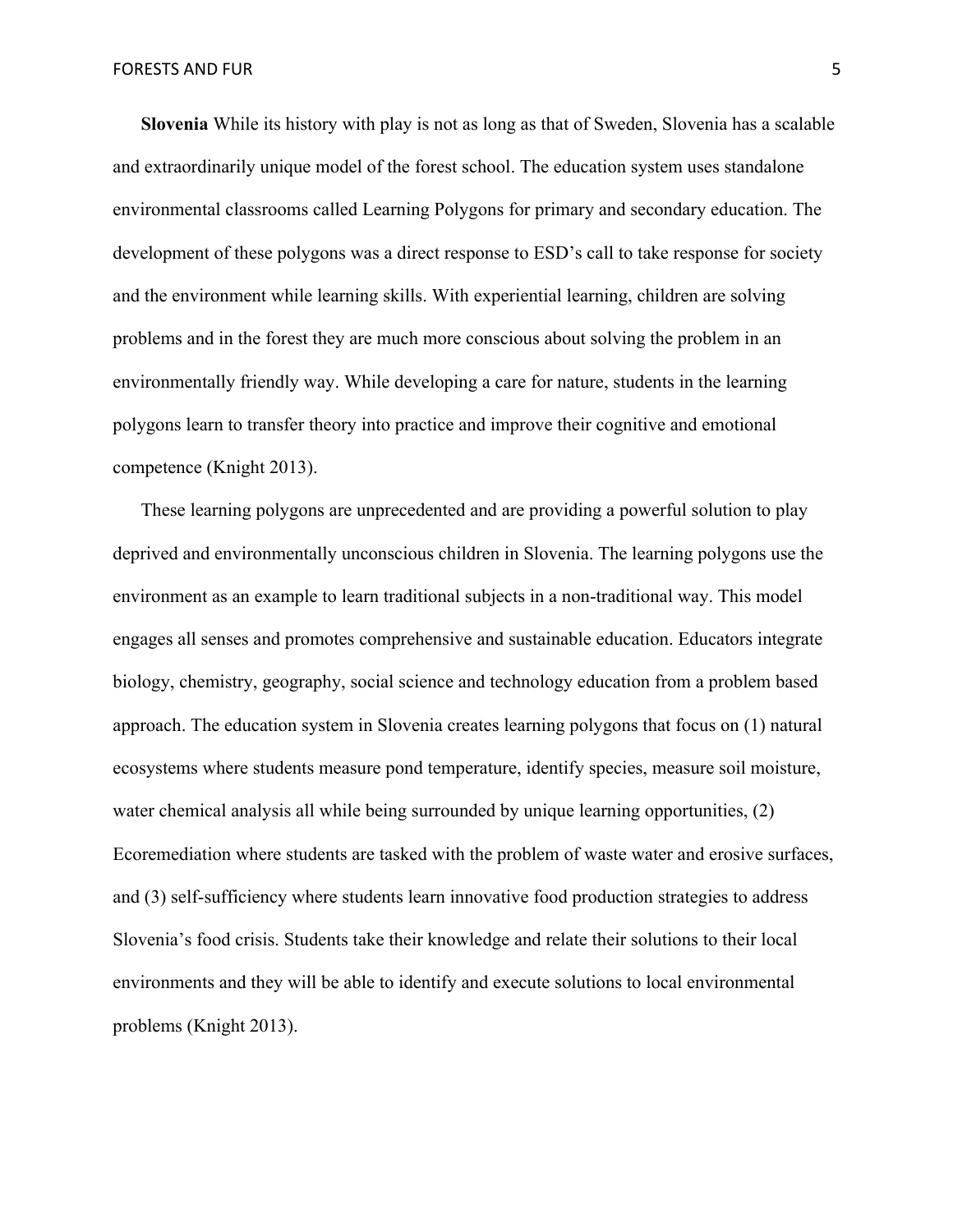**Australian Bush Kinder** Australia is motivated to include Forest Schools in their national landscape as a remediation to reported declines in health, well-being and development linked to urbanization. Their solution is to support the belonging, being and becoming of children with socio-cultural and natural environments called Bush Kinder. The Australian Bush Kinder believes natural play supports identity through manipulate environment, improves self-efficacy in changing the word, improves well-being (mental and physical), Requires and cultivates confidence, and supports communication with peers. This program engages Aboriginal participation. The aboriginal people of Australia believe in a Concept of Country which identifies the land as "a place that gives and receives life" (Knight 2013 p.135). The contextual affordability of Forest Schools allows cultural integration such as the utilization of traditional face painting and storytelling to promote learning. Australian Bush Kinder uses hunting and gathering, medicine, and spear throwing to teach history, culture, geography, science, and to support sensorimotor development. In the unique case of Australia, the environment provides specific opportunities for discussion about risk management. Children learn are taught to identify dangers (such as venomous predators) and how to respond to them (Knight 2013).

#### **Affordable Scalability**

Both Brazil and South Africa are working to challenge the traditionally utilitarian nature of our relationship with the natural world. Brazil was the first nation to make environment education compulsory. This was a step to shift the belief towards a care for nature and away from the usefulness of nature. In the case of South Africa, children and families are connecting to nature with the delivery of Veggie Bags. These bags allow intergenerational family members to grow crops that support learning, improve nutrition and enhance children's understanding of the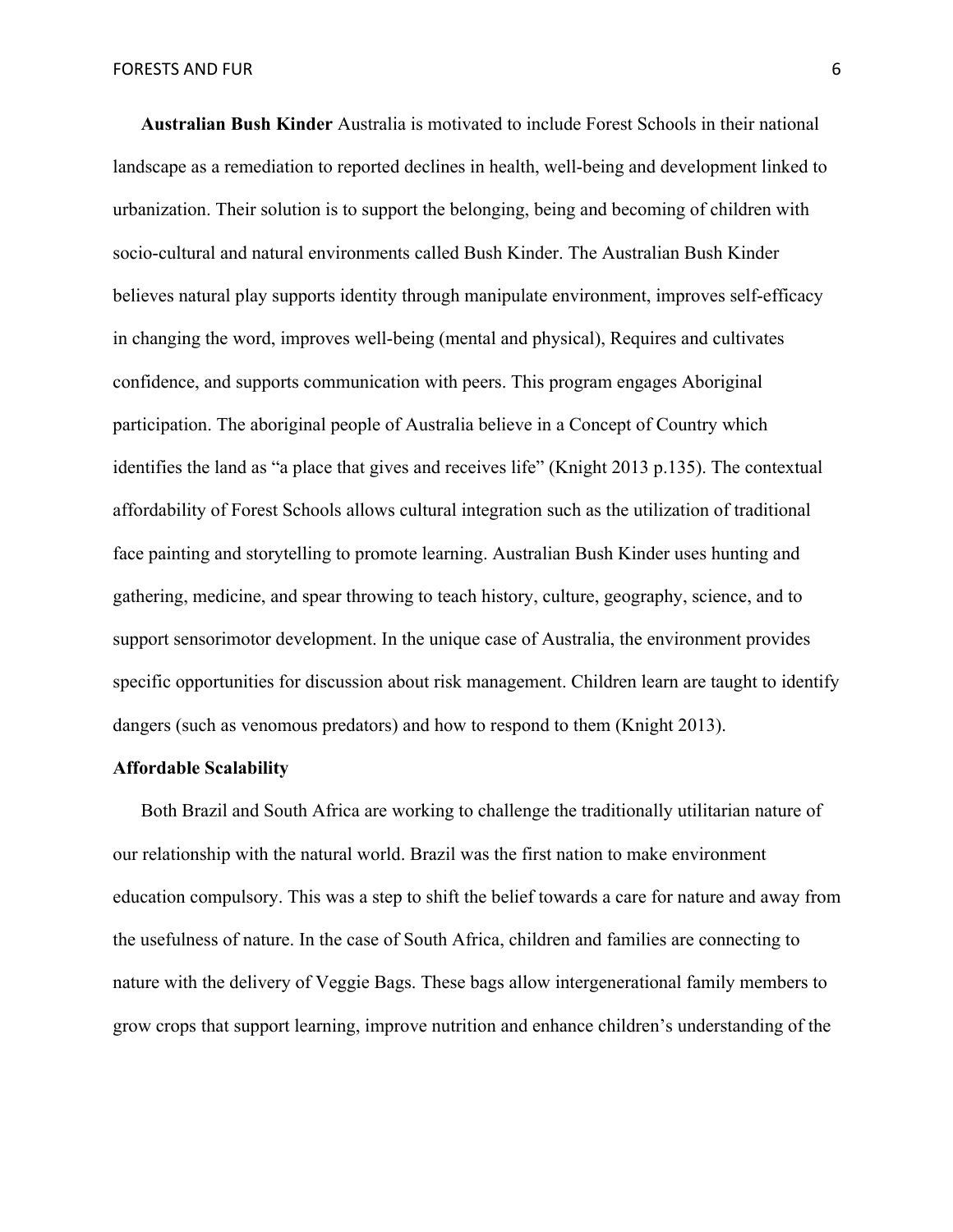world. The contrast of this case study to that of the Slovenian learning polygons demonstrates the adaptability and scalability of nature education.

### **Student Perceptions of Forest Schools**

Without mass acceptance among children, Forest Schools cannot succeed. To test the appeal of education through nature, interview studies were conducted in India. In 1960, India's Nai talim nature filled education framework was replaced with the current project based textbook curriculum. When asked about their perceptions of their learning environments, the majority of children reporting extrinsic motivations for school such as parent satisfaction. In response to questions about their preferred learning environment, children significantly favored outdoor learning spaces. When children were asked what they enjoy about the current curriculumfocused education framework, they can provide examples. However, when they are afforded the opportunity to remove traditional expectations of the learning environment, they drastically prefer non-traditional and outdoor learning environments. Beyond the students, the parents also preferred their children to learn in an outdoor setting (Knight 2013). This localized survey represents the beliefs of parents, children, and human development experts around the world. When children are developing, the natural world provides an engaging and stimulating method of promoting healthy development and cultivating a generation that is aware of environmental problems and is empowered to make a difference.

## **Conclusion**

Forest schools around the world provide a unique support for both academic development and environmental sustainability. While the mission of forest schools remains the same, the contextually adapted interventions support intrinsically motivated learning among children of all ages. By supporting cognitive development through play and exploration and by cultivating a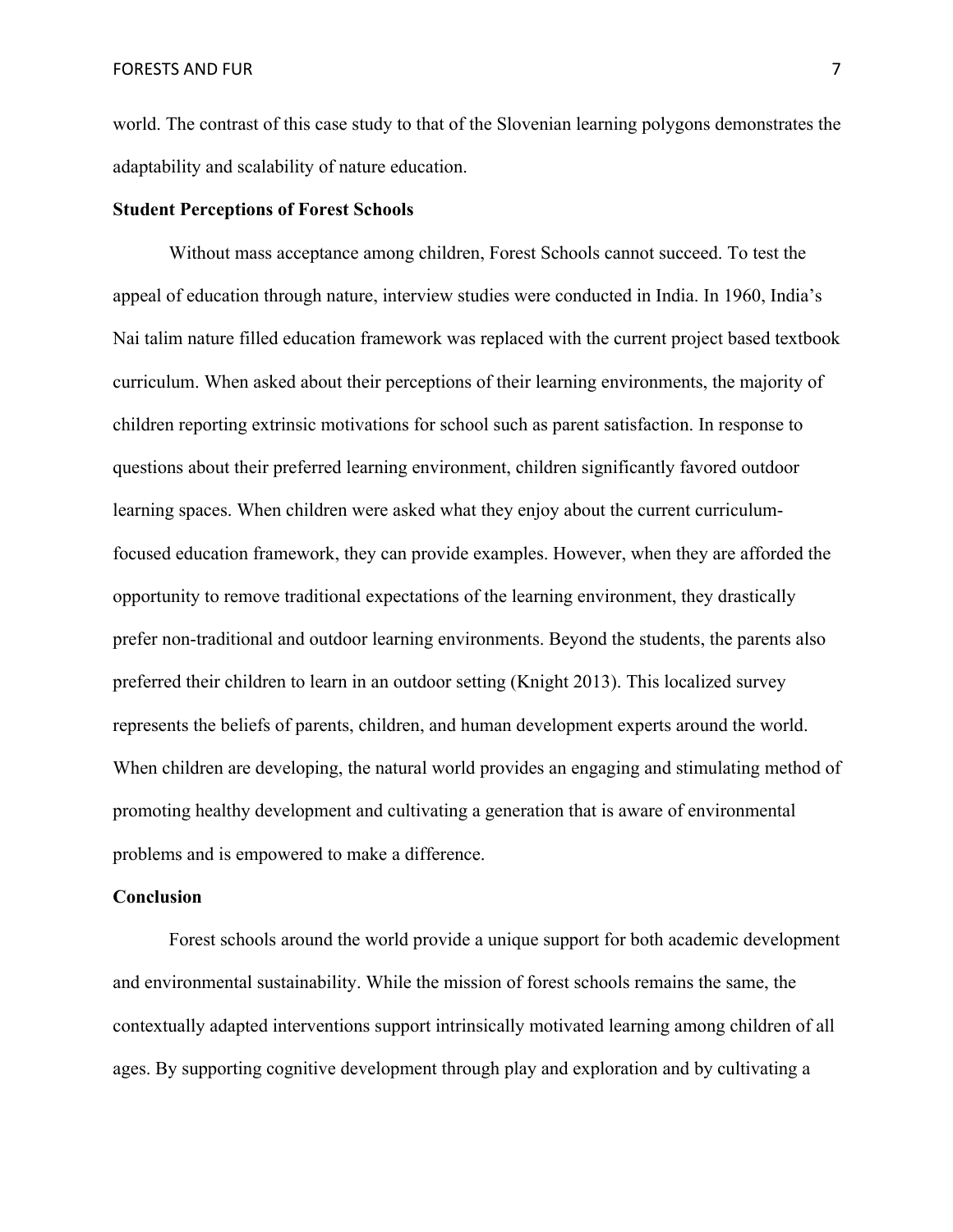healthy relationship between children and their environments, forest schools have the potential to be a powerful segment of the international framework for sustainable education.

#### **The Sesame Effect**

With a focus on holistic child development and a knowledge of the way a child's environment influences their development, Sesame Workshop set out to ensure all children in the world become smarter, stronger, and kinder. The world is becoming more and more connected to each other and to media. At the same time, disadvantaged children in LMICs are finding it difficult to compete with the world. Sesame uses a ground up approach and a team of local experts to produce multimedia interventions that address specifically identified problems in local education. In some cases, (Turkey and Bangladesh) exposure to a Sesame production has equated to one year of formal education (Cole  $& Lee 2016$ ). What started as a simple experiment to test the educational capabilities of the new medium of television now holds immense educational power in low and middle income countries around the world.

#### **The Theory Behind Sesame**

Sesame Workshop believes in using a mixed media approach to support the holistic development of young children around the world. Their theory of change is derived from Bronfenbrenner's bioecological theory of development which means they design interventions for the child, parents, families, educators and schools all with the intent of helping children become smarter, stronger, and kinder. The Sesame model uses a multidisciplinary team of production, education, and research specialists to produce contextually relevant and educational programming (Cole & Lee 2016).

When an intervention is contextually implemented on every continent, the outputs for measurement become difficult to identify. This is why Sesame pays extra attention to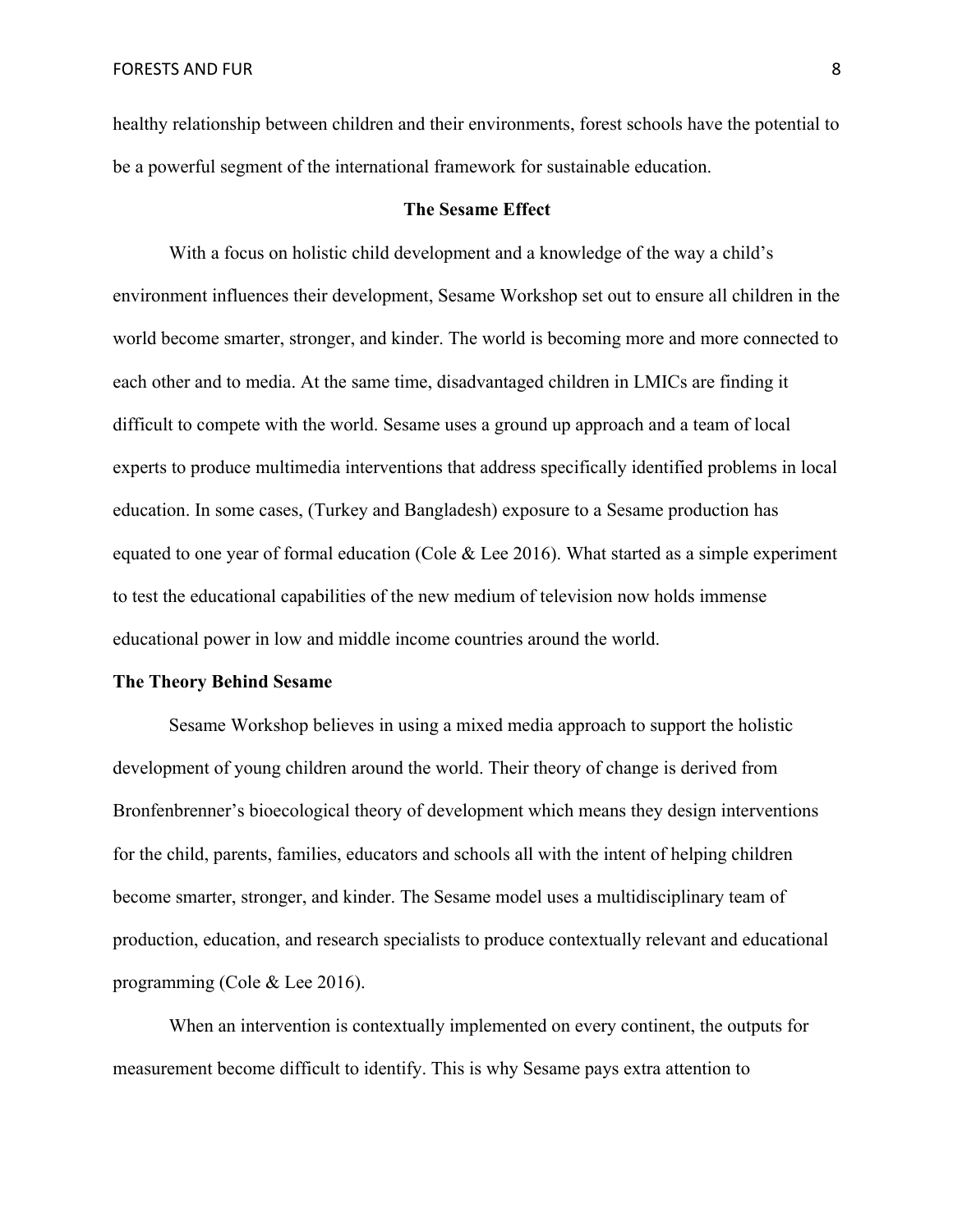FORESTS AND FUR **9** 

measurability of each of its co-productions. Every production begins with a needs-assessment referred to as formative research. This research allows the production to be innovative and flexible as well as allowing the production to be centered on contextual educational needs. Each co-production is evaluated independently of the other productions by a team of local evaluation experts. In the event that there are no local evaluation experts, Sesame trains a local team before production. The sesame model includes the use of mixed methods research. Quantitative methods are used to measure academic knowledge acquisition and qualitative methods are used to measure behavior changes (Cole & Lee 2016).

#### **The World of Sesame**

When Sesame Workshop begins working on a new co-production, the needs, values, and beliefs of the community remain at the center of the process. In the very beginning, Sesame brings together a team of local specialists to select an education framework. This framework is flexible and based off of the current needs of the targeted children. Crucial to the Sesame model is the extra attention given to avoid imperialism. The New York based organization only produces co-productions when they are invited and their model is accepted. In many cases, the creation of local content takes time. In response, the production team will start with dubbed materials from American productions and transition into utilizing strictly locally produced segments (Cole & Lee 2016).

After selecting the local education framework, the production team begins adapting the Sesame model to meet the needs of the brand new co-production. They first identify the context of the production and make relevant production changes. For example, they will make a decision regarding production language. While the audience of every production will be learning how to count, the items they count will change contextually. Second, the co-production pays attention to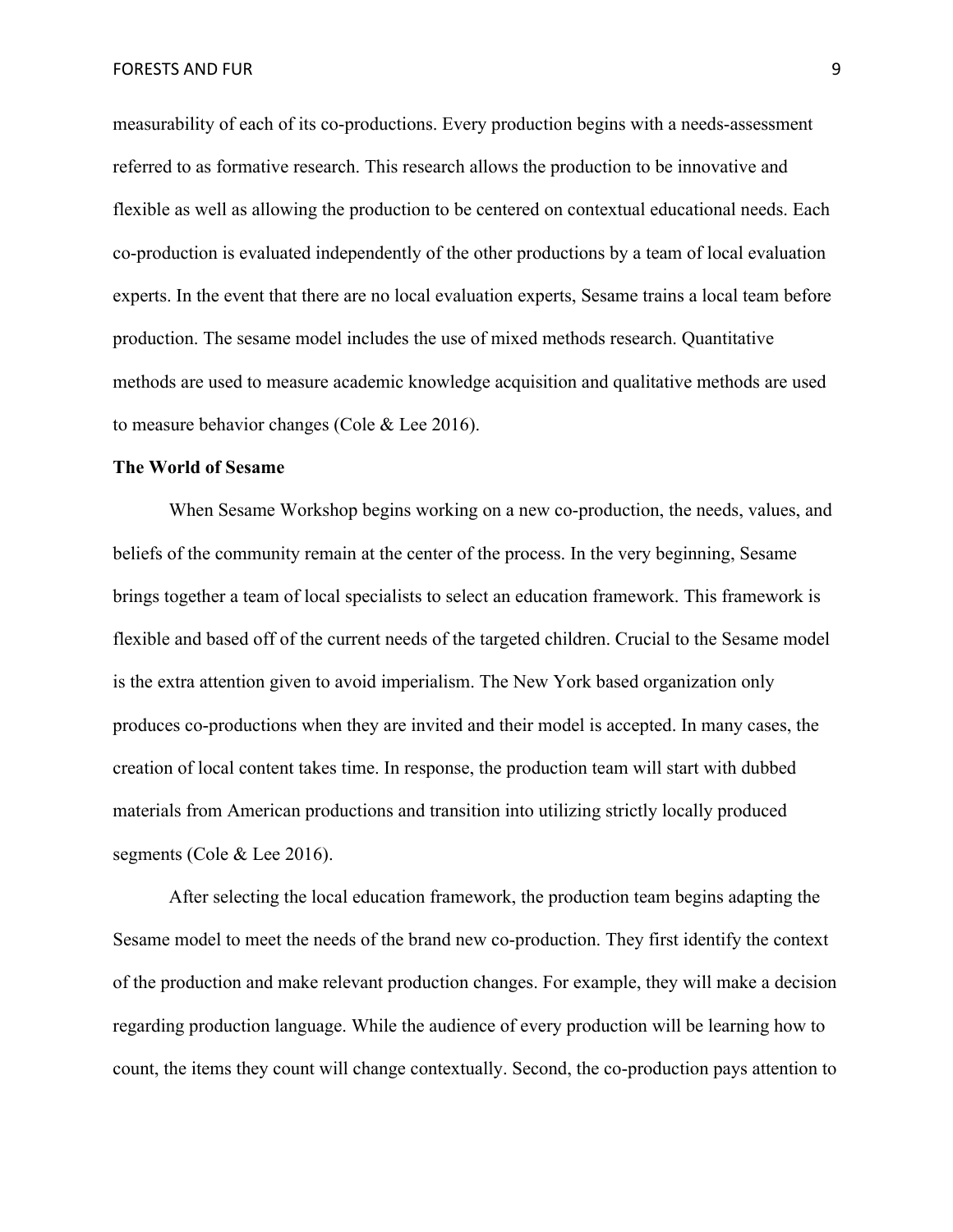the pedagogy required to teach the skills included in the education framework. Third, the production will shift the priority and emphasis given to different educational domains. This priority is continually reevaluated and shifted when necessary (Cole  $\&$  Lee 2016).

The most obvious shifts from one co-production to the next are the physical changes of the production. To further their intentional avoidance of imperialism, Sesame Workshop strives not to include American Muppets or settings in international co-productions. Bert and Ernie are the two exceptions to this rule as the majority of their scenes take place in a relatively locationneutral set. In addition to locally designed Muppets and sets, the content of each production is contextually designed to represent the children watching the co-production (Cole & Lee 2016).

#### **The Four Domains of Sesame**

**Cognitive Development** At the center of every co-production is the support of academic achievement and cognitive development. The priority of cognitive development among other thematic areas of learning shifts from one co-production to the next. In the case of most coproductions in Asia, Cognitive Development takes center stage. Across Asia, Sesame works at the unique intersection of low early childhood education access and an increase in media utility to support cognitive development (Cole & Lee 2016).

It didn't take the local team of experts long to determine literacy would be the thematic focus of Jalan Sesama, Indonesia's local co-production. At the same time children were increasingly failing early childhood education (Especially in low-income and rural households) there was an increase in household TV viewing among children. This was the perfect circumstance for a Sesame Workshop co-production. The show, which is filled with subconscious messages in support of learning, was designed to motivate children to learn. It was a unique partnership with the Ministry of Education that allowed Jalan Sesama to expand their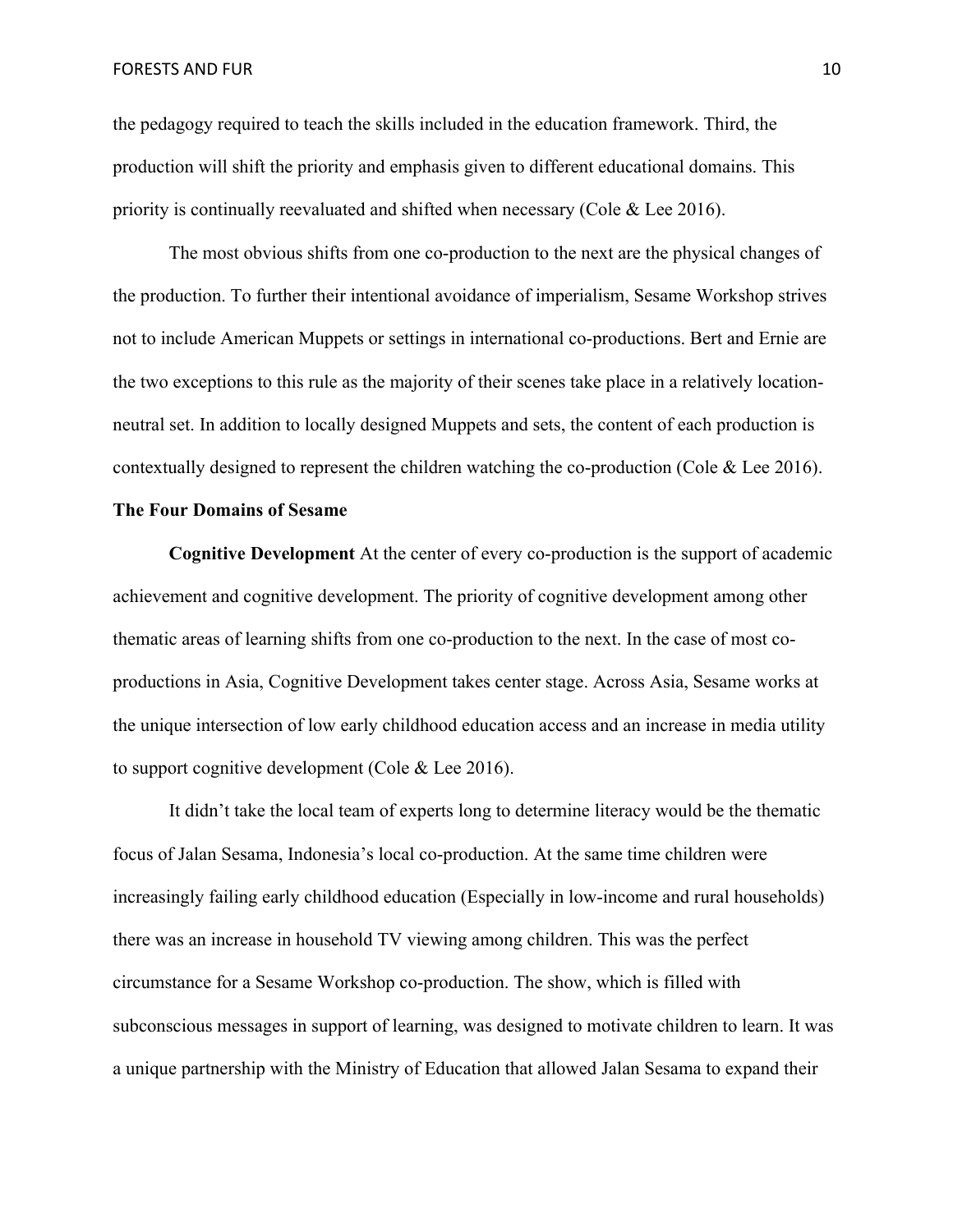**FORESTS AND FUR 11** 2008 **11** 

reach with learning spaces, curriculum, and teacher training. They did find that medium/high exposure to Jalan Sesame improved literacy test scores. Furthermore, the production cultivated self-efficacy among students and encouraged teachers to ask for more creative freedom in their instruction (Cole & Lee 2016).

In the case of Sisimpur, Sesame Workshop's co-production in Bangladesh, Sesame convened 17 local experts who identified academic preparedness as the curriculum theme of the education framework. They noticed that only 27% of children were enrolled in school and the local team of experts saw the potential of using sensory learning in preschool aged children to cultivate a love for learning. Uniquely, to combat the lack of access to television, Sisimpur innovated a series of themed rickshaws to broadcast the production in local centers. Beyond the production of multimedia learning materials, Sisimpur partnered with local organizations to deliver teaching and learning materials to classrooms to improve the quality and consistency of formal education. Sisimpur continues to make positive impacts on the development pf children in Bangladesh. Educational Independent of critical characteristics (wealth, parent education, gender) – the more Sisimpur a child watched the more advantaged they became in comparison to their peers that didn't watch. Studies also found that the more disadvantaged a child was, the more they benefited from the materials (Cole & Lee 2016).

The education system in China is regularly regarded as supreme. However, after formative research the production team acknowledged a lack of  $21<sup>st</sup>$  century skill development among primary school aged children. China co-produced two productions (Big Bird in China and One World, One Sky) that focused on improving  $21<sup>st</sup>$  skills through intercultural engagement. After exposure, Chinese children who watched earned higher scores in the three domains: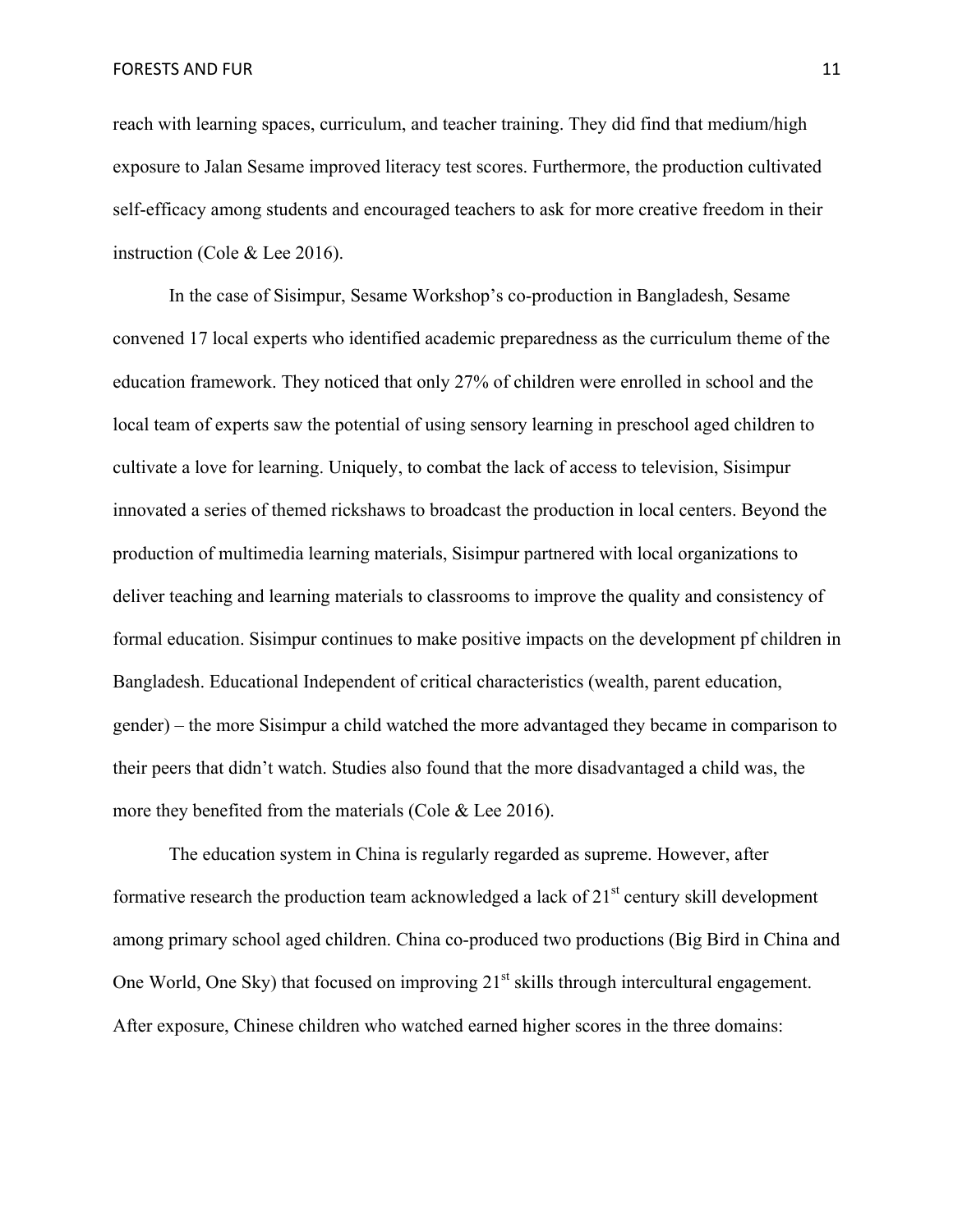science and discovery, nature and the environment, and health and the human body (Cole  $& \& \text{Lee}$ 2016).

**Health Education** Sesame Workshop acknowledges that poor health reduces the likelihood that a child will be successful in their pursuit of education. To remediate this barrier, many Sesame co-productions place health education at the center of their education framework. With its theory of change, Sesame works with local teams of experts to develop productions that focus on reducing the impact of some of the world's worst diseases such as HIV/AIDS and Malaria (Cole & Lee 2016).

The impact of HIV/AIDS on sub Saharan Africa is a significant barrier to children's education. In response, Sesame Workshop was invited to co-produce Takalanis – an HIV/AIDS focused solution in South Africa. The local team of experts saw the opportunity to make an impact on the spread of the disease by increasing the quality and quantity of conversations about the HIV/AIDS. Takalanis introduced Kami – one of Sesame Workshop's most controversial Muppets. Kami is an HIV positive monster with human characteristics. Her design means that she is not representative of one culture but instead represents the humanity of the disease. In research of children and caregivers, external researchers found significant increases in knowledge of HIV/AIDS, knowledge about blood safety, attitudes related to destigmatization, and skills related to coping with illness. The same study also measured increases in parent and educator willingness to have conversations about HIV and AIDS with their children. Sesame Workshop has employed similar global health strategies to combat the spread of Malaria (Cole  $\&$ Lee 2016).

Some health crises are not bound by the borders of a country or region. Instead, they universally impact low and middle income countries. Sesame recognized that lack sanitation was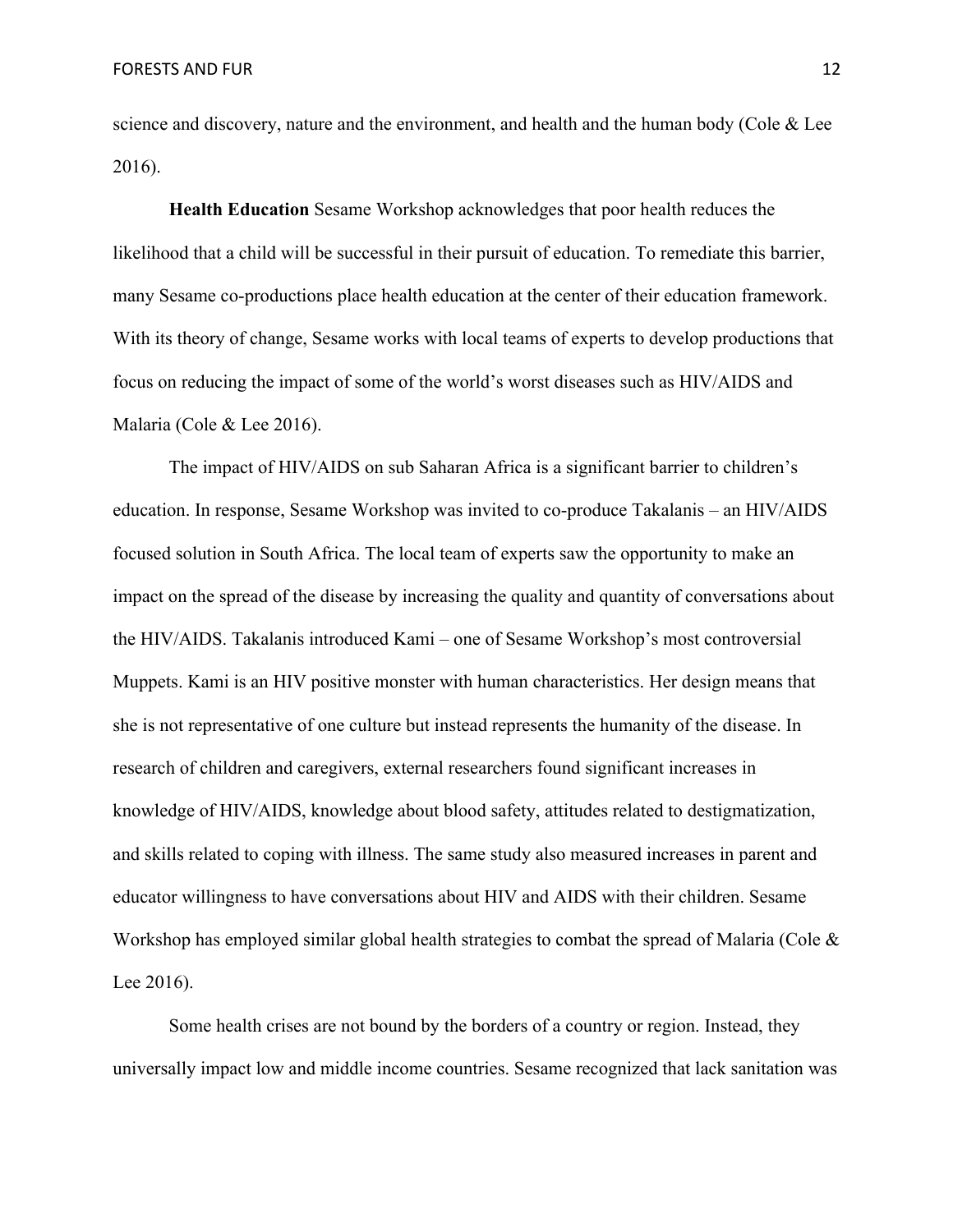**FORESTS AND FUR 13** 13

one such phenomena. For the first time, Sesame introduced an international Muppet called Raya. Raya's primary goal is to travel to co-productions around the world and promote the Cleaner, Healthier, and Happier multinational initiative (Cole & Lee 2016).

**Gender Equality** While progress is being made, there is still a lack of equality in education around the world. Sesame's approach always includes boys in the discussion about gender equality. With the use of indirect messaging, such as girls and boys collaborating in scenes, Sesame is able to promote gender equality with each of its co-productions. Alam SimSim and Shara'a SimSim are two co-productions with an intentional focus on promoting gender equality in education. When the interdisciplinary team came together to create the curriculum for Alam SimSim they identified five objectives that would lead to gender equity: Equal rights, selfesteem, Emotional expression, professional attainment, and civic and community responsibilities. As a solution, they Created a new Muppet called Khokha to break gender based stereotypes. They continue to Give extra attention to her interactions with other characters (especially males) to ensure they are broadcasting a message of gender equality. In the case of Shara'a SimSim in Palestine, girls are taught discipline throughout their childhood. At the same time boys are taught to value instant gratification. This has led to a culture that disadvantages boys in pursuit of schooling. In response, Shara'a SimSim uses direct and indirect lessons to teach Boys are also taught to be kind and compassionate (Cole & Lee 2016).

**Inclusion against conflict** Sesame Workshop's programs that teach inclusion as a tool against conflict focused on showing the commonality in children from oppositions. The most fundamental example of this model is the relationship between Rechov SumSum, Israel's coproduction, and Shara'a SimSim, Palestine's co-production. Operating with the recent Oslo accords and the knowledge that both Israelis and Palestinians wanted to teach tolerance to their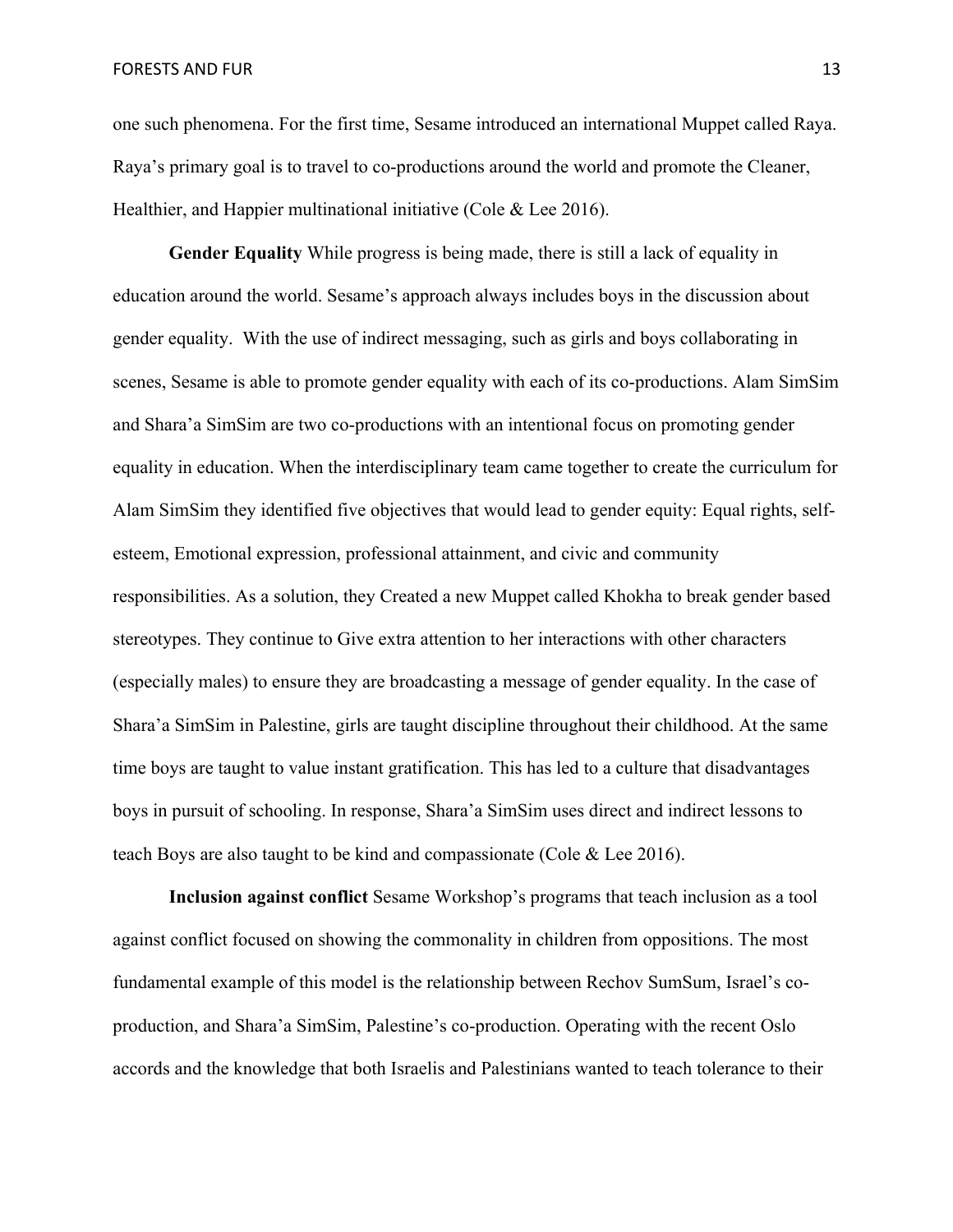**FORESTS AND FUR 14** PORESTS AND FUR

children, Sesame Workshop set out to pursue the dream of creator Joan Ganz Cooney. Teams fought through extreme personal, national, and historical difficulty to produce the shows. While it was preferred to produce one show in the beginning, the climate was not ready for a joint Israeli and Palestinian co-production. Sesame calmed disbelief in likeness by creating to separately produced shows. The education framework focuses on mutual respect, the child's world, literacy, and cognitive organization. In preliminary post exposure research, both Israeli and Palestinian parents understood and supported the mission of the two shows. Beyond the empirical evidence that showed various levels of improved acceptance of the "other" among children, the co-productions provide many stories of behind the scenes collaboration between Israeli and Palestinian production teams working together to meet deadlines. This conflict model was replicated in Kosovo between Serbian and Albanian populations and in Northern Ireland between Catholics and Protestants (Cole & Lee 2016).

As they did with health and cleanliness, Sesame broke traditional barriers and created a child centered global citizens' initiative called Panwapa. Panwapa is a virtual community that lives on a floating island to teach children about acceptance and inclusion. Produced in 5 languages (Arabic, English, Japanese, Mandarin, and Spanish), Panwapa uses a multimedia approach to expose children to conversations between people who are different from each other. In as few as 11 months, the program had demonstrated success with more than 500,000 children from over 180 countries (Cole & Lee 2016).

### **Challenges to the Sesame Model**

With a contextual educational organization as wide spread as Sesame Workshop is, there will be challenges to the delivery. On more than one occasion, there has been a conflict between contextual values and the values of Sesame Workshop. This conflict occurs when considering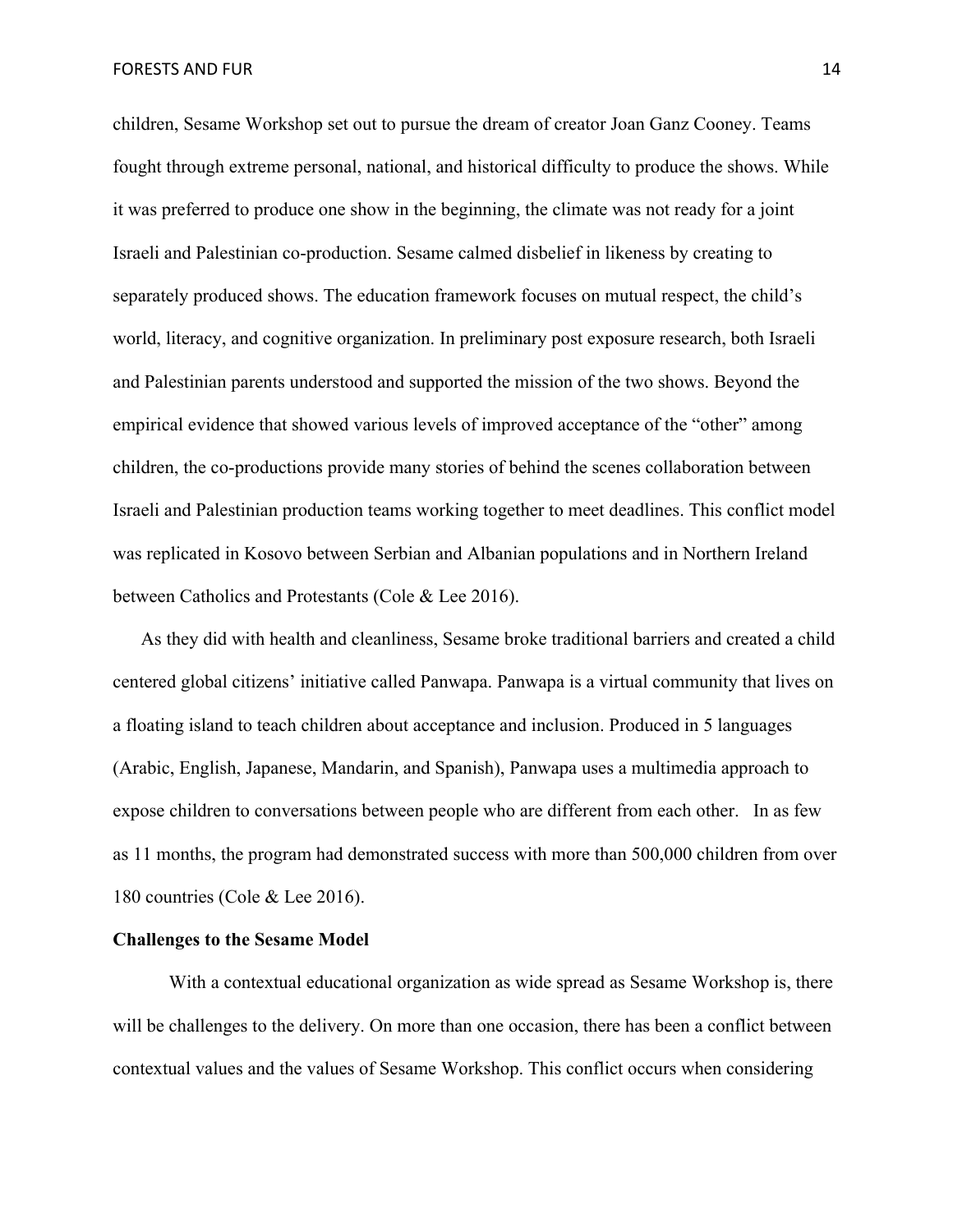whether an action is considered safe or healthy. It is traditional that Sesame prefers the local values if conflict presents itself. However, in the case of safety and health, Sesame prioritizes the organization's values. Beyond values-based conflicts, Sesame Workshop consistently has to overcome Evaluative hurdles. It is difficult to evaluate drastically different programs in different contexts each with short production windows. Further, their reliance on qualitative research has a tendency to give the finds less power in a field dominated by Randomized Control Trials. In addition, the popularity of the shows often makes it hard to identify a control group. The delivery method of Sesame Workshop is innovative an unprecedented which means it consistently has to find solutions to new problems.

#### **Conclusion**

The Sesame model understands that children do not develop in isolation. Instead, Sesame supports the development of children's learning environments as while as supporting the direct development of the child. With a fun, furry, and flexible approach to whole child education, Sesame Workshop is actively promoting the development smarter, stronger, and kinder children who are intrinsically motivated to learn together.

### **Conclusion**

Education has the potential to change the divisive trajectory of the world. With education, we can preserve the natural world, unite conflicting peoples, and cultivate empowered learners. While rigorous and traditional academic classrooms provide a vehicle for children to learn, they lack an authentic connection to knowledge attainment and the child's environment. Non-formal learning opportunities are rooted in intrinsically motivated learning. Further, Forest Schools and Sesame Workshop are two examples of solutions that are affordable, scalable, and effective at supporting the development of children of all ages. Formal education alone is not enough to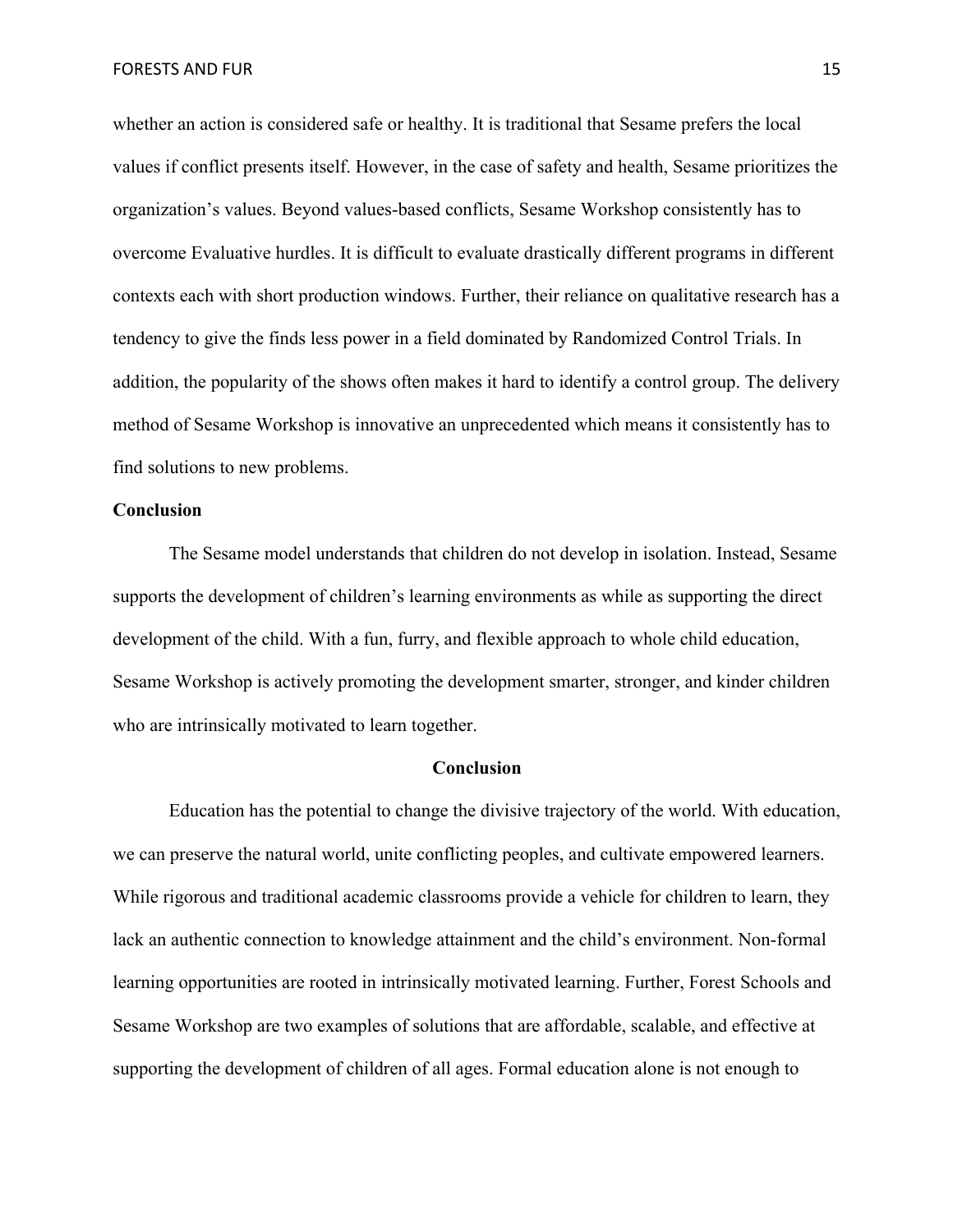change the trajectory of the world; nor is informal education. Instead, the international education framework must move forward with a carefully developed formula that equally values the natural learning of non-formal education and the curriculum focused nature of formal education. With this equation, the world will finally have access to high quality and contextually relevant education that supports the sustainability of learning and the environment.